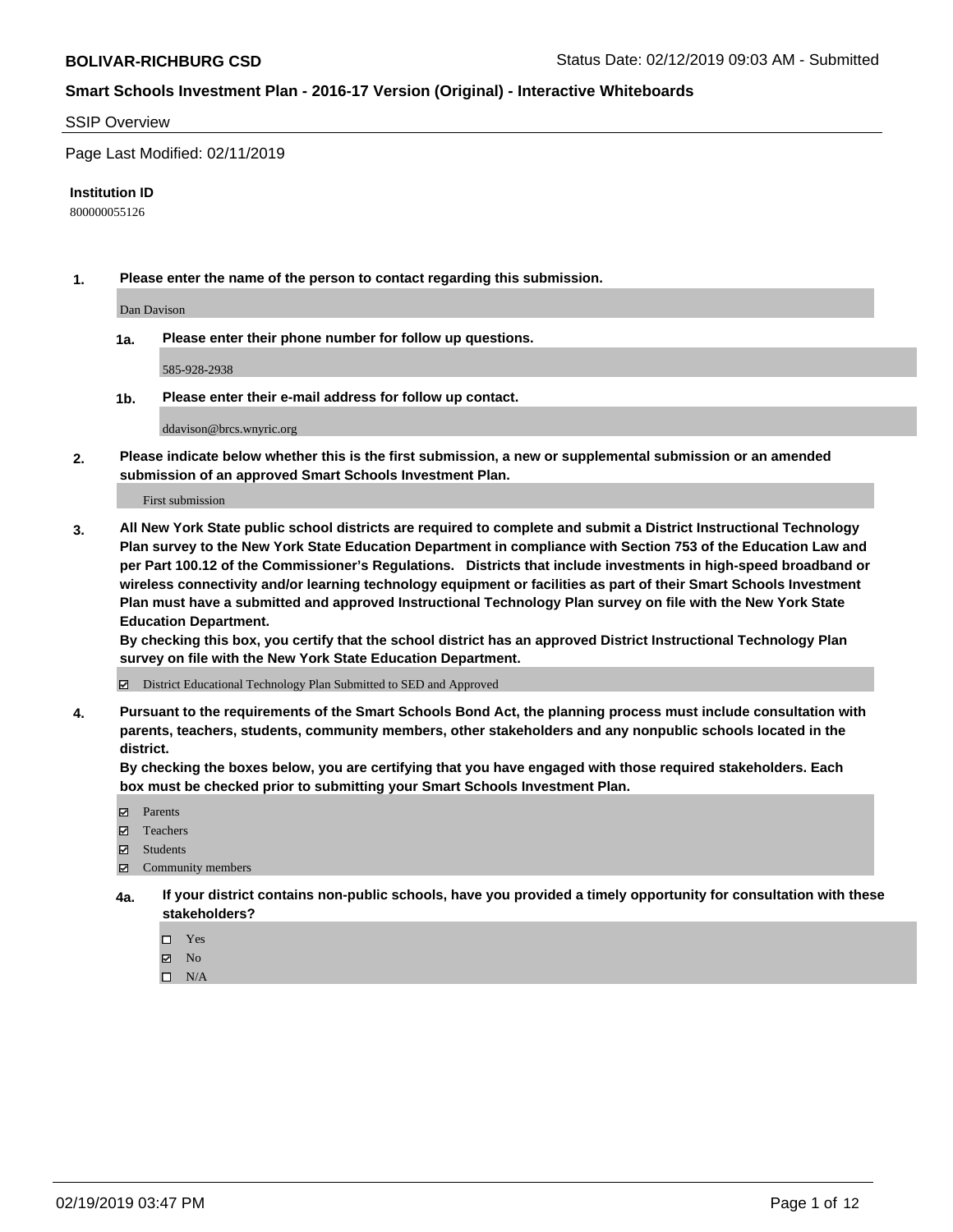#### SSIP Overview

Page Last Modified: 02/11/2019

#### **5. Certify that the following required steps have taken place by checking the boxes below: Each box must be checked prior to submitting your Smart Schools Investment Plan.**

- The district developed and the school board approved a preliminary Smart Schools Investment Plan.
- $\boxtimes$  The preliminary plan was posted on the district website for at least 30 days. The district included an address to which any written comments on the plan should be sent.
- $\boxtimes$  The school board conducted a hearing that enabled stakeholders to respond to the preliminary plan. This hearing may have occured as part of a normal Board meeting, but adequate notice of the event must have been provided through local media and the district website for at least two weeks prior to the meeting.
- The district prepared a final plan for school board approval and such plan has been approved by the school board.
- $\boxtimes$  The final proposed plan that has been submitted has been posted on the district's website.
- **5a. Please upload the proposed Smart Schools Investment Plan (SSIP) that was posted on the district's website, along with any supporting materials. Note that this should be different than your recently submitted Educational Technology Survey. The Final SSIP, as approved by the School Board, should also be posted on the website and remain there during the course of the projects contained therein.**

Final Smart Schools Investment Plan.docx Updated\_Smart\_Schools\_Investment\_Plan.docx

**5b. Enter the webpage address where the final Smart Schools Investment Plan is posted. The Plan should remain posted for the life of the included projects.**

https://www.brcs.wnyric.org/domain/33

**6. Please enter an estimate of the total number of students and staff that will benefit from this Smart Schools Investment Plan based on the cumulative projects submitted to date.**

960

**7. An LEA/School District may partner with one or more other LEA/School Districts to form a consortium to pool Smart Schools Bond Act funds for a project that meets all other Smart School Bond Act requirements. Each school district participating in the consortium will need to file an approved Smart Schools Investment Plan for the project and submit a signed Memorandum of Understanding that sets forth the details of the consortium including the roles of each respective district.**

 $\Box$  The district plans to participate in a consortium to partner with other school district(s) to implement a Smart Schools project.

**8. Please enter the name and 6-digit SED Code for each LEA/School District participating in the Consortium.**

| <b>Partner LEA/District</b> | <b>ISED BEDS Code</b> |
|-----------------------------|-----------------------|
| (No Response)               | (No Response)         |

**9. Please upload a signed Memorandum of Understanding with all of the participating Consortium partners.**

(No Response)

**10. Your district's Smart Schools Bond Act Allocation is:**

\$1,184,843

**11. Enter the budget sub-allocations by category that you are submitting for approval at this time. If you are not budgeting SSBA funds for a category, please enter 0 (zero.) If the value entered is \$0, you will not be required to complete that survey question.**

|                     | Sub-<br>Allocations |
|---------------------|---------------------|
| School Connectivity | 43,550              |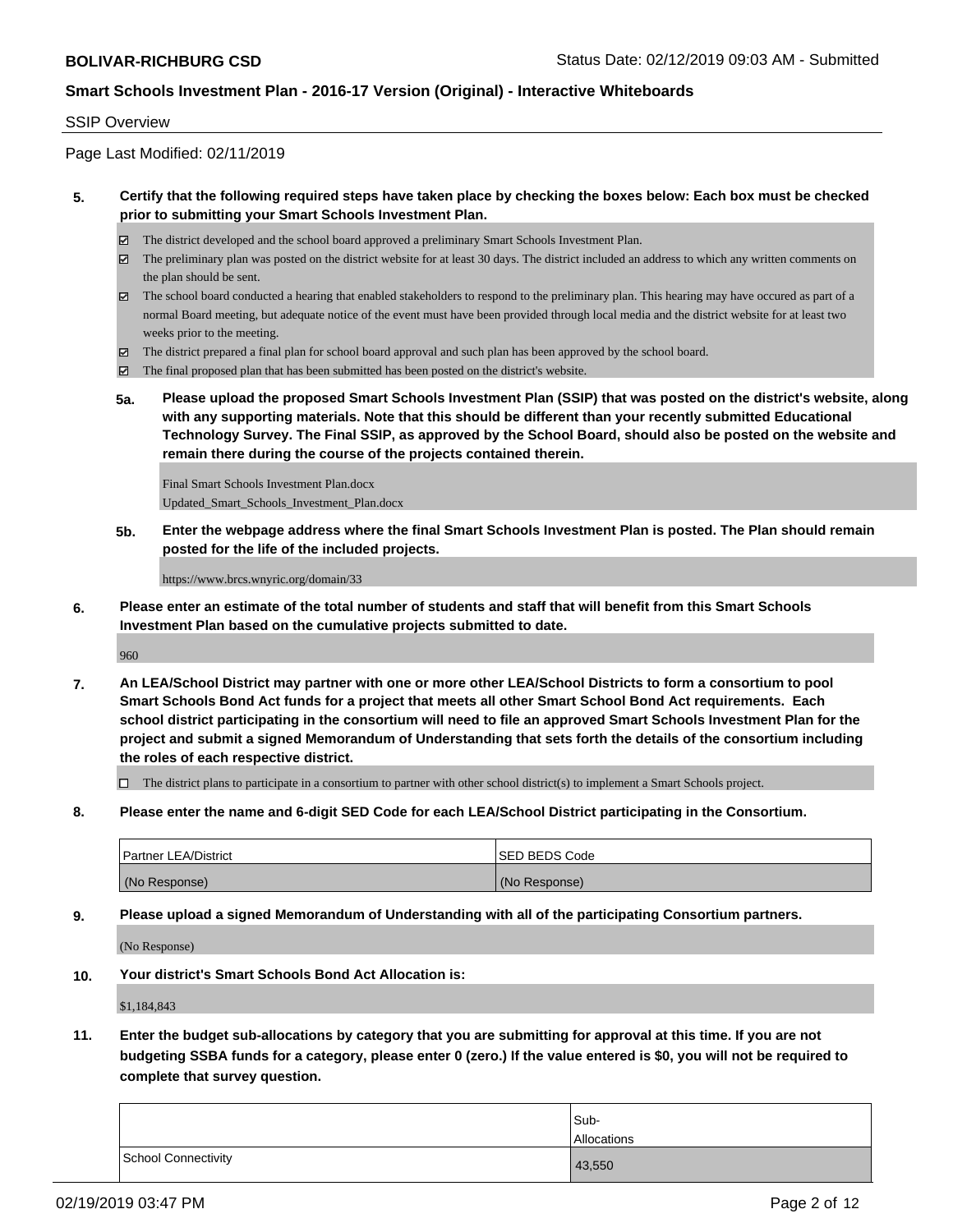# SSIP Overview

Page Last Modified: 02/11/2019

|                                       | lSub-<br>Allocations |
|---------------------------------------|----------------------|
| Connectivity Projects for Communities | $\Omega$             |
| Classroom Technology                  | 545,843              |
| Pre-Kindergarten Classrooms           | $\Omega$             |
| Replace Transportable Classrooms      |                      |
| High-Tech Security Features           | 0                    |
| Totals:                               | 589,393              |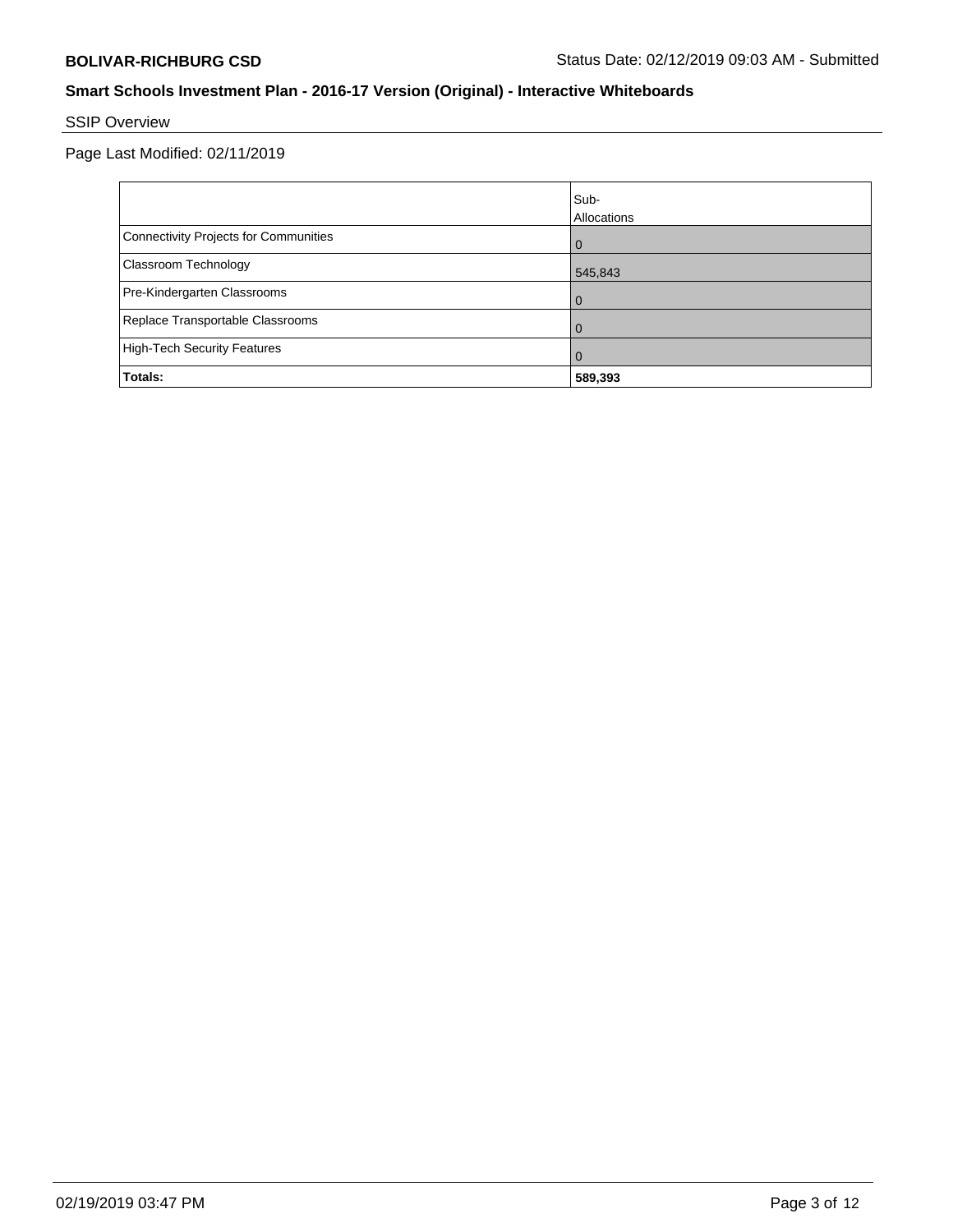#### School Connectivity

Page Last Modified: 02/11/2019

- **1. In order for students and faculty to receive the maximum benefit from the technology made available under the Smart Schools Bond Act, their school buildings must possess sufficient connectivity infrastructure to ensure that devices can be used during the school day. Smart Schools Investment Plans must demonstrate that:**
	- **• sufficient infrastructure that meets the Federal Communications Commission's 100 Mbps per 1,000 students standard currently exists in the buildings where new devices will be deployed, or**
	- **• is a planned use of a portion of Smart Schools Bond Act funds, or**
	- **• is under development through another funding source.**

**Smart Schools Bond Act funds used for technology infrastructure or classroom technology investments must increase the number of school buildings that meet or exceed the minimum speed standard of 100 Mbps per 1,000 students and staff within 12 months. This standard may be met on either a contracted 24/7 firm service or a "burstable" capability. If the standard is met under the burstable criteria, it must be:**

**1. Specifically codified in a service contract with a provider, and**

**2. Guaranteed to be available to all students and devices as needed, particularly during periods of high demand, such as computer-based testing (CBT) periods.**

#### **Please describe how your district already meets or is planning to meet this standard within 12 months of plan submission.**

In the last 3 months, the district has upgraded the network core and all network switches. We have installed Cicso Catalyst 3850 for 10 Gbps access to all classrooms and buildings in the district. Category 6 UTP cable is run in each building for classroom network drops. Buildings and wiring closets are connected with fiber optic cable. Wireless Access Points are installed in all classrooms and large instructional spaces. The broadband connection to Erie 1 Boces provides access to Internet resources at 10 Gbps. The district currently meets the standard and will continue to monitor and upgrade as needed.

- **1a. If a district believes that it will be impossible to meet this standard within 12 months, it may apply for a waiver of this requirement, as described on the Smart Schools website. The waiver must be filed and approved by SED prior to submitting this survey.**
	- $\Box$  By checking this box, you are certifying that the school district has an approved waiver of this requirement on file with the New York State Education Department.

# **2. Connectivity Speed Calculator (Required)**

|                         | I Number of<br><b>Students</b> | Multiply by<br>100 Kbps | to Convert to<br>Required<br>Speed in Mb | Divide by 1000 Current Speed Expected<br>lin Mb | Speed to be<br>Attained Within   Required<br>12 Months | Expected Date<br>When<br>Speed Will be<br>Met |
|-------------------------|--------------------------------|-------------------------|------------------------------------------|-------------------------------------------------|--------------------------------------------------------|-----------------------------------------------|
| <b>Calculated Speed</b> | 760                            | 76,000                  | 76                                       | 10000                                           | 10000                                                  | <b>Now</b>                                    |

#### **3. Describe how you intend to use Smart Schools Bond Act funds for high-speed broadband and/or wireless connectivity projects in school buildings.**

The SmartBoards will be installed at the front of each classroom. The equipment will be powered by existing electric already in place at the location, the control of these boards is wireless and the only wiring that will be required is low voltage speaker wire to the ceiling mounted speakers.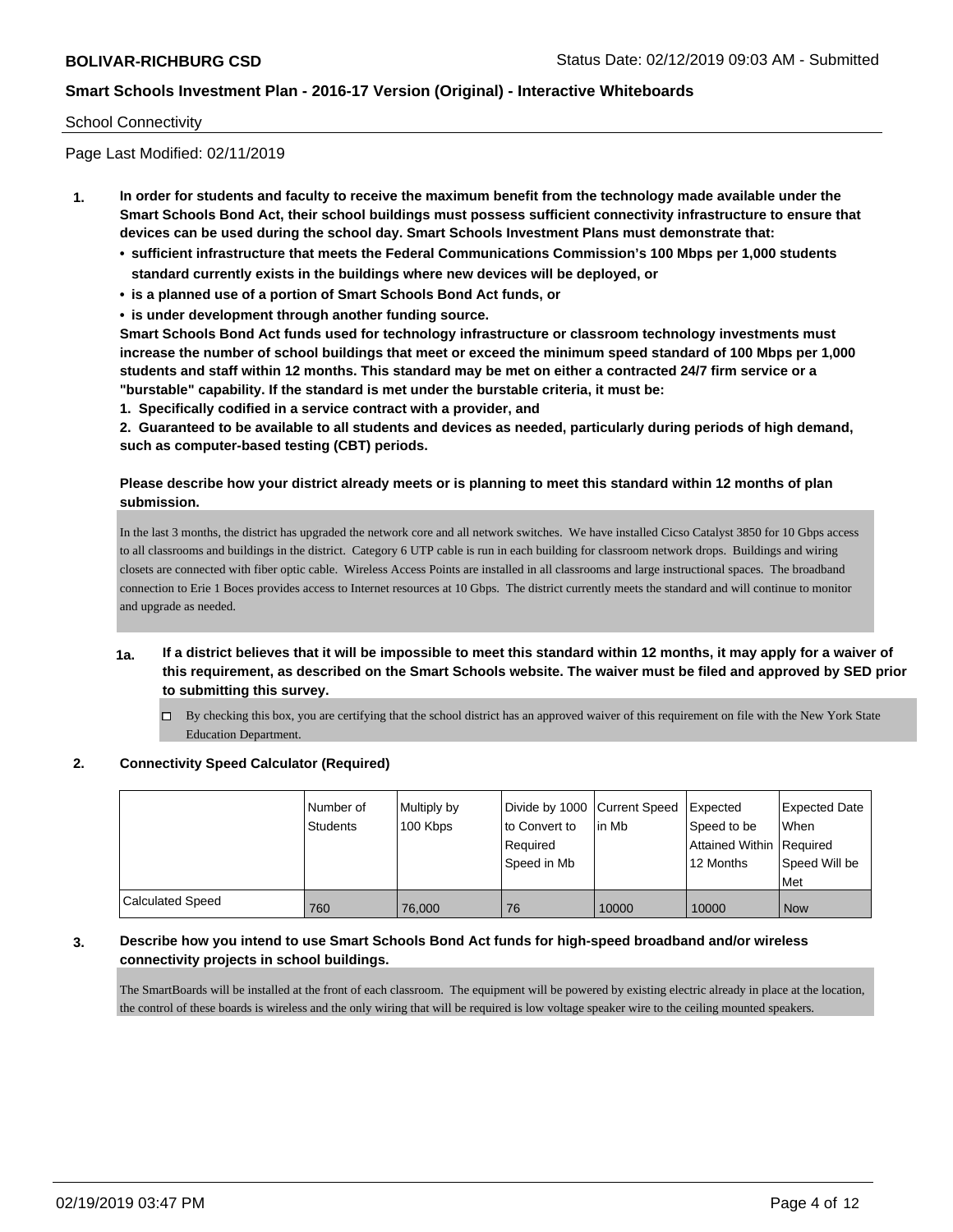#### School Connectivity

Page Last Modified: 02/11/2019

**4. Describe the linkage between the district's District Instructional Technology Plan and the proposed projects. (There should be a link between your response to this question and your response to Question 1 in Part E. Curriculum and Instruction "What are the district's plans to use digital connectivity and technology to improve teaching and learning?)**

The District's Instructional Technology Plan (2018-2021) does address the district's desire to move to interactive classrooms (ie: interactive SMART Boards, Enhanced classroom audio, document camera, and presentation stations), along with 1 to 1 student devices to allow for this classroom interaction in the future. Such interactive classrooms and 1 to 1 devices will allow instructional staff to teach to multiple learning styles, and help prepare students with 21st century employment skills. (College and Career Ready)

The interactive SMART Boards will allow the teacher to demonstrate concepts easily in a large group setting. Teachers will be able to manipulate images and text using the touch surface of the SMART Board. Students will also be able to move to the front of the class to use the same touch features and be more involved in the lessons.

The interactive displays can connect to the Internet wirelessly and the computer connected to the display will also have internet connection. This will allow virtual field trips and distance learning activities to take place right in the classroom rather than having to move to a special room. The audio enhancement that will be installed will allow the computer sound to be played through 4 speakers in the ceiling so that all students will be able to hear. The system also comes with a wireless microphone for the teacher to wear and a hand held microphone for students to use when answering or asking a question. These microphones are an integral piece to distance learning activities so that students can interact with the presenter and distant participants.

The SMART document camera will allow teachers and presenters to take photos and video to incorporate into their SMART notebook lessons. Annotations, comments can easily be added to photos and videos. The Mixed Reality cube provides students with a hands-on experience of 3D content. This will help us to reach students who are conceptual learners.

The SMART Learning Suite software allows recording of everything that is happening on the interactive display and the document camera. This is especially useful for students who miss class or want to review. Lessons can also be recorded and played by another person if the teacher is out of the classroom for the day. Students can also access lessons if they have missed class.

The addition of the SMART Kapp IQ module allows students to connect with their own devices and participate in the lesson. The teacher can allow the student to take control of the interactive display right from their own device. Students will be more involved in the lesson and can save the entire lesson for review at another time.

Interactive boards promote various types of learning which will assist students with disabilities and ELL students. This system enhances visual and auditory information that will help students hear correct pronunciations, see correct spellings, and visualize math and science concepts. The connections that can be made through distance learning promote social and communication skills and interactions.

**5. If the district wishes to have students and staff access the Internet from wireless devices within the school building, or in close proximity to it, it must first ensure that it has a robust Wi-Fi network in place that has sufficient bandwidth to meet user demand.**

#### **Please describe how you have quantified this demand and how you plan to meet this demand.**

The district currently has Wireless Access Points in all classrooms and large instructional spaces. The usage of 95% of the Access Points is between 20 Gb and 30 Gb per day. With this plan, we will be adding 67 computers. Most of these 67 computers will connect to the network wirelessly and there is plenty of bandwidth to handle those computers. Should we have connectivity issues related to the number of devices on the WiFi network, we can make adjustments to the guest network during school hours to allow more bandwidth for district devices.

## **6. As indicated on Page 5 of the guidance, the Office of Facilities Planning will have to conduct a preliminary review of all capital projects, including connectivity projects.**

**Please indicate on a separate row each project number given to you by the Office of Facilities Planning.**

| <b>Project Number</b> |  |
|-----------------------|--|
|-----------------------|--|

02-29-02-04-7-999-BA1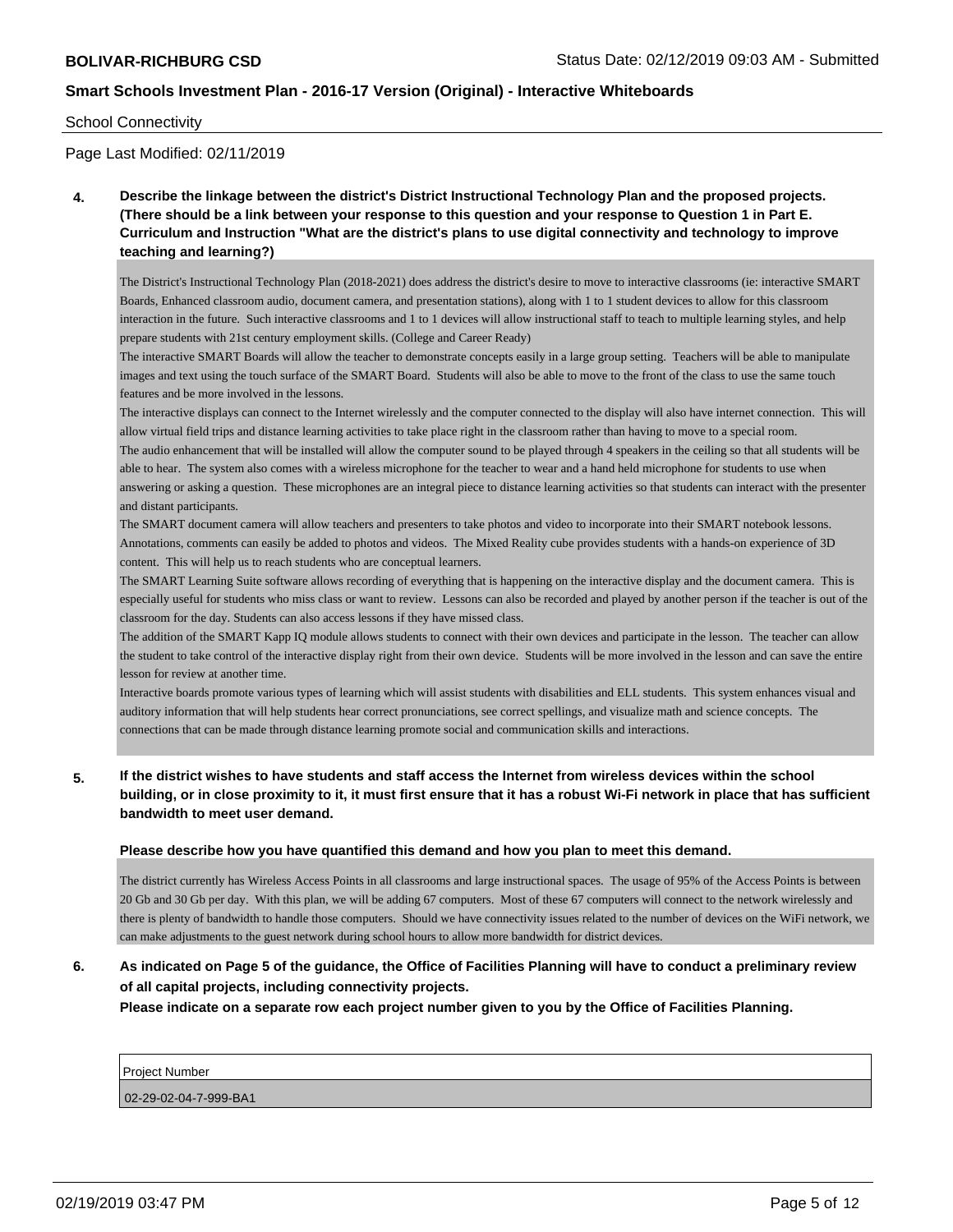#### School Connectivity

Page Last Modified: 02/11/2019

**7. Certain high-tech security and connectivity infrastructure projects may be eligible for an expedited review process as determined by the Office of Facilities Planning.**

**Was your project deemed eligible for streamlined review?**

Yes

**7a. Districts that choose the Streamlined Review Process will be required to certify that they have reviewed all installations with their licensed architect or engineer of record and provide that person's name and license number. The licensed professional must review the products and proposed method of installation prior to implementation and review the work during and after completion in order to affirm that the work was codecompliant, if requested.**

 $\Xi$  I certify that I have reviewed all installations with a licensed architect or engineer of record.

**8. Include the name and license number of the architect or engineer of record.**

| Name         | License Number |
|--------------|----------------|
| Tom McElheny | 59176          |

**9. If you are submitting an allocation for School Connectivity complete this table.**

**Note that the calculated Total at the bottom of the table must equal the Total allocation for this category that you entered in the SSIP Overview overall budget.** 

|                                            | Sub-          |
|--------------------------------------------|---------------|
|                                            | Allocation    |
| Network/Access Costs                       | 43,550        |
| <b>Outside Plant Costs</b>                 | (No Response) |
| School Internal Connections and Components | (No Response) |
| <b>Professional Services</b>               | (No Response) |
| Testing                                    | (No Response) |
| <b>Other Upfront Costs</b>                 | (No Response) |
| <b>Other Costs</b>                         | (No Response) |
| Totals:                                    | 43,550        |

**10. Please detail the type, quantity, per unit cost and total cost of the eligible items under each sub-category. This is especially important for any expenditures listed under the "Other" category. All expenditures must be eligible for tax-exempt financing to be reimbursed through the SSBA. Sufficient detail must be provided so that we can verify this is the case. If you have any questions, please contact us directly through smartschools@nysed.gov. NOTE: Wireless Access Points should be included in this category, not under Classroom Educational Technology, except those that will be loaned/purchased for nonpublic schools.**

**Add rows under each sub-category for additional items, as needed.**

| Select the allowable expenditure<br>type.<br>Repeat to add another item under<br>each type. | Item to be purchased                               | Quantity | Cost per Item | <b>Total Cost</b> |
|---------------------------------------------------------------------------------------------|----------------------------------------------------|----------|---------------|-------------------|
| Network/Access Costs                                                                        | Installation of SmartBoards and audio<br>equipment | 67       | 650           | 43,550            |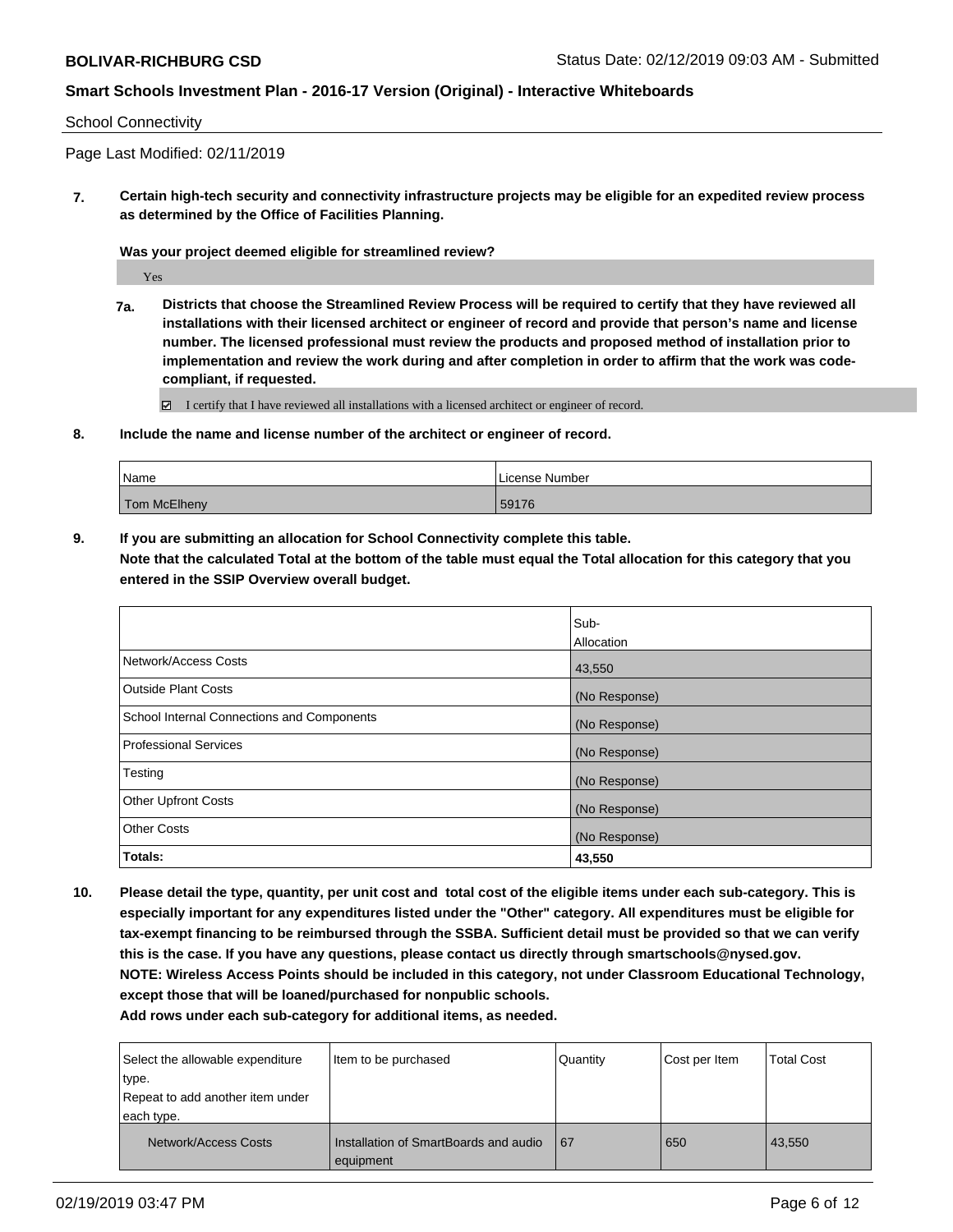#### Classroom Learning Technology

Page Last Modified: 02/11/2019

**1. In order for students and faculty to receive the maximum benefit from the technology made available under the Smart Schools Bond Act, their school buildings must possess sufficient connectivity infrastructure to ensure that devices can be used during the school day. Smart Schools Investment Plans must demonstrate that sufficient infrastructure that meets the Federal Communications Commission's 100 Mbps per 1,000 students standard currently exists in the buildings where new devices will be deployed, or is a planned use of a portion of Smart Schools Bond Act funds, or is under development through another funding source.**

**Smart Schools Bond Act funds used for technology infrastructure or classroom technology investments must increase the number of school buildings that meet or exceed the minimum speed standard of 100 Mbps per 1,000 students and staff within 12 months. This standard may be met on either a contracted 24/7 firm service or a "burstable" capability. If the standard is met under the burstable criteria, it must be:**

**1. Specifically codified in a service contract with a provider, and**

**2. Guaranteed to be available to all students and devices as needed, particularly during periods of high demand, such as computer-based testing (CBT) periods.**

**Please describe how your district already meets or is planning to meet this standard within 12 months of plan submission.**

In the last 3 months, the district has upgraded the network core and all network switches. We have installed Cicso Catalyst 3850 for 10 Gb access to all classrooms and buildings in the district. Category 6 UTP cable is run in each building for classroom network drops. Buildings and wiring closets are connected with fiber optic cable. Wireless Access Points are installed in all classrooms and large instructional spaces.

- **1a. If a district believes that it will be impossible to meet this standard within 12 months, it may apply for a waiver of this requirement, as described on the Smart Schools website. The waiver must be filed and approved by SED prior to submitting this survey.**
	- By checking this box, you are certifying that the school district has an approved waiver of this requirement on file with the New York State Education Department.

#### **2. Connectivity Speed Calculator (Required)**

|                         | Number of<br>Students | Multiply by<br>100 Kbps | Divide by 1000 Current Speed<br>to Convert to<br>Required<br>Speed in Mb | lin Mb | Expected<br>Speed to be<br>Attained Within   Required<br>12 Months | <b>Expected Date</b><br>When<br>Speed Will be<br>Met |
|-------------------------|-----------------------|-------------------------|--------------------------------------------------------------------------|--------|--------------------------------------------------------------------|------------------------------------------------------|
| <b>Calculated Speed</b> | 760                   | 76,000                  | 76                                                                       | 10000  | 10000                                                              | <b>Now</b>                                           |

**3. If the district wishes to have students and staff access the Internet from wireless devices within the school building, or in close proximity to it, it must first ensure that it has a robust Wi-Fi network in place that has sufficient bandwidth to meet user demand.**

**Please describe how you have quantified this demand and how you plan to meet this demand.**

The district currently has Wireless Access Points in all classrooms and large instructional spaces. The usage of 95% of the Access Points is between 20 Gb and 30 Gb per day. With this plan, we will be adding 67 computers. Most of these 67 computers will connect to the network wirelessly and there is plenty of bandwidth to handle those computers. Should we have connectivity issues related to the number of devices on the WiFi network, we can make adjustments to the guest network during school hours to allow more bandwidth for district devices.

**4. All New York State public school districts are required to complete and submit an Instructional Technology Plan survey to the New York State Education Department in compliance with Section 753 of the Education Law and per Part 100.12 of the Commissioner's Regulations.**

**Districts that include educational technology purchases as part of their Smart Schools Investment Plan must have a submitted and approved Instructional Technology Plan survey on file with the New York State Education Department.**

By checking this box, you are certifying that the school district has an approved Instructional Technology Plan survey on file with the New York State Education Department.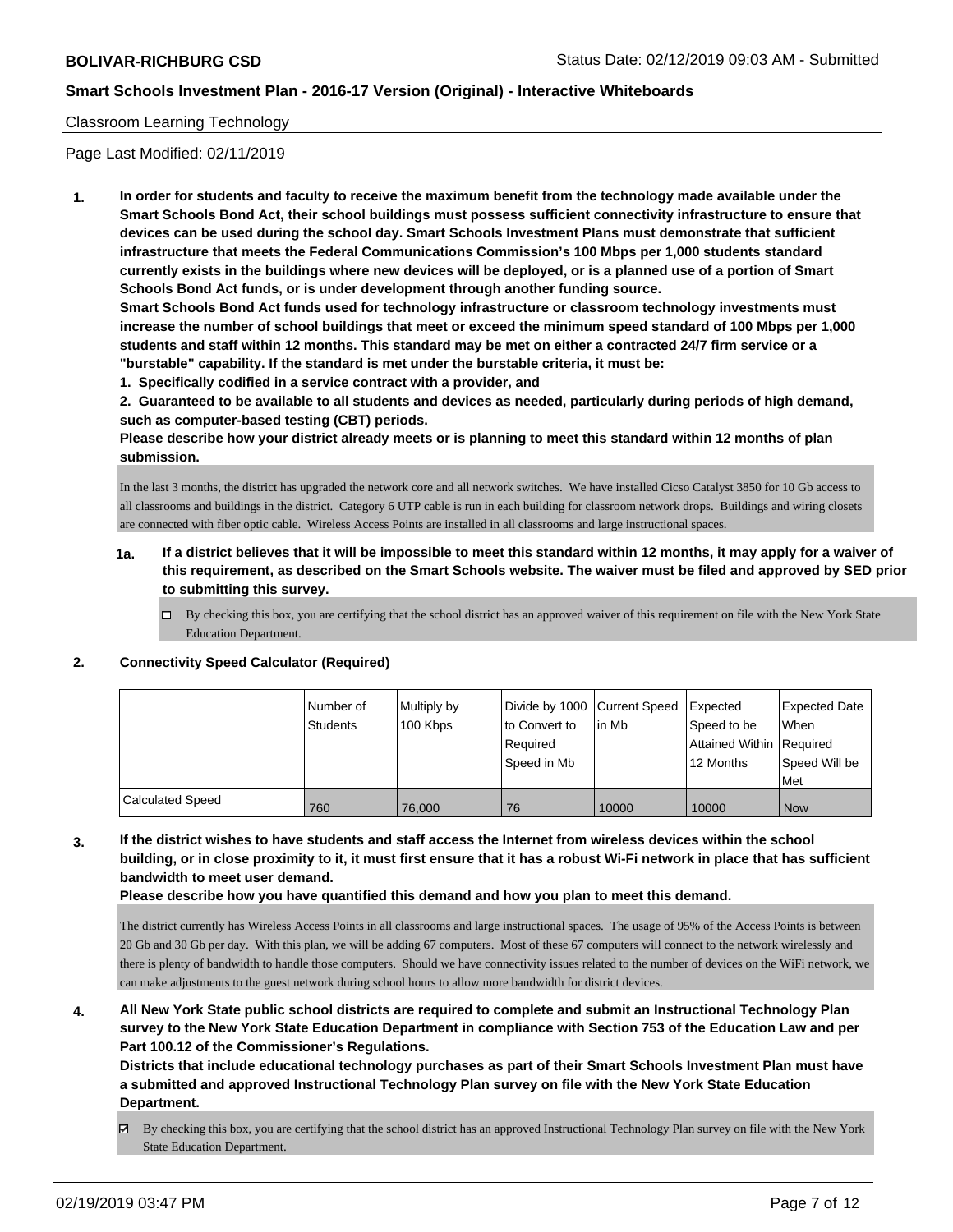#### Classroom Learning Technology

Page Last Modified: 02/11/2019

### **5. Describe the devices you intend to purchase and their compatibility with existing or planned platforms or systems. Specifically address the adequacy of each facility's electrical, HVAC and other infrastructure necessary to install and support the operation of the planned technology.**

The current ceiling projectors in each classroom will be replaced with an interactive SMART Board. The SMART Boards will be mounted over a section of the white board in the front of each classroom. An audio system with 4 ceiling speakers will be installed to enhance computer audio and also allow teachers and students to speak through microphones to be heard clearly throughout the room. A presentation station will be installed in each classroom with a computer and document camera. This computer and document camera will connect to the SMART Board for whole class instruction.

The district already has a subscription to the SMART Learning Suite which is the software used with the SMART Boards. Teachers are currently using the software without the interactive piece that the SMART Board will add.

#### **6. Describe how the proposed technology purchases will:**

- **> enhance differentiated instruction;**
- **> expand student learning inside and outside the classroom;**
- **> benefit students with disabilities and English language learners; and**
- **> contribute to the reduction of other learning gaps that have been identified within the district.**

**The expectation is that districts will place a priority on addressing the needs of students who struggle to succeed in a rigorous curriculum. Responses in this section should specifically address this concern and align with the district's Instructional Technology Plan (in particular Question 2 of E. Curriculum and Instruction: "Does the district's instructional technology plan address the needs of students with disabilities to ensure equitable access to instruction, materials and assessments?" and Question 3 of the same section: "Does the district's instructional technology plan address the provision of assistive technology specifically for students with disabilities to ensure access to and participation in the general curriculum?"**

The interactive SMART Boards will allow the teacher to demonstrate concepts easily in a large group setting. Teachers will be able to manipulate images and text using the touch surface of the SMART Board. Students will also be able to move to the front of the class to use the same touch features and be more involved in the lessons.

The interactive displays can connect to the Internet wirelessly and the computer connected to the display will also have internet connection. This will allow virtual field trips and distance learning activities to take place right in the classroom rather than having to move to a special room.

The audio enhancement that will be installed will allow the computer sound to be played through 4 speakers in the ceiling so that all students will be able to hear. The system also comes with a wireless microphone for the teacher to wear and a hand held microphone for students to use when answering or asking a question. These microphones are an integral piece to distance learning activities so that students can interact with the presenter and distant participants.

The SMART document camera will allow teachers and presenters to take photos and video to incorporate into their SMART notebook lessons. Annotations, comments can easily be added to photos and videos. The Mixed Reality cube provides students with a hands-on experience of 3D content. This will help us to reach students who are conceptual learners.

The SMART Learning Suite software allows recording of everything that is happening on the interactive display and the document camera. This is especially useful for students who miss class or want to review. Lessons can also be recorded and played by another person if the teacher is out of the classroom for the day. Students can also access lessons if they have missed class.

The addition of the SMART Kapp IQ module allows students to connect with their own devices and participate in the lesson. The teacher can allow the student to take control of the interactive display right from their own device. Students will be more involved in the lesson and can save the entire lesson for review at another time.

Interactive boards promote various types of learning which will assist students with disabilities and ELL students. This system enhances visual and auditory information that will help students hear correct pronunciations, see correct spellings, and visualize math and science concepts. The connections that can be made through distance learning promote social and communication skills and interactions.

### **7. Where appropriate, describe how the proposed technology purchases will enhance ongoing communication with parents and other stakeholders and help the district facilitate technology-based regional partnerships, including distance learning and other efforts.**

The addition of the interactive displays, presentation computers and audio system will allow distance learning opportunities right in the classrooms. Virtual field trips can be attended and students will be able to communicate easily from their seats using the microphones. Currently there is one classroom setup for distance learning activities. With this installation, we expect our distance learning and virtual field trips to expand.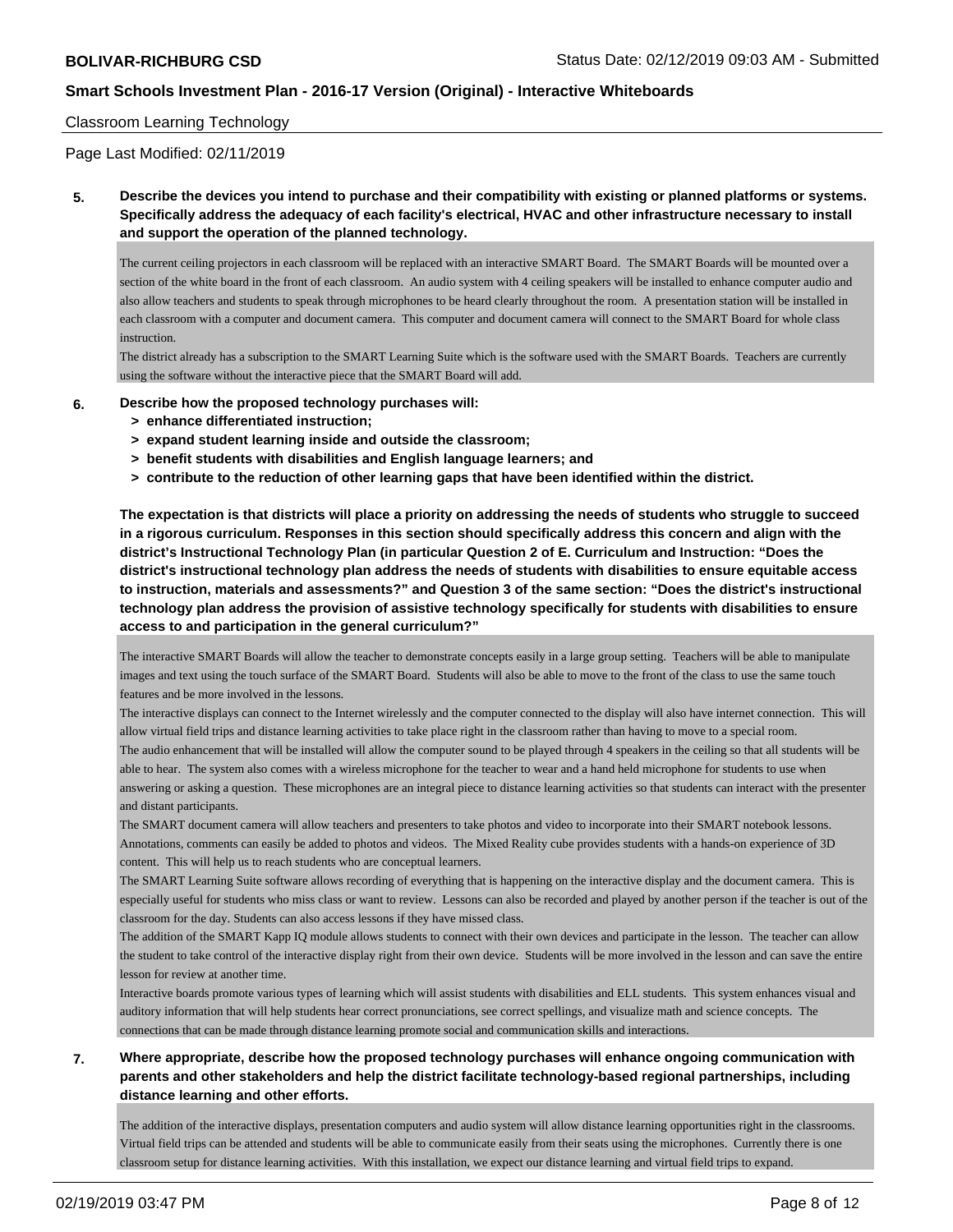#### Classroom Learning Technology

Page Last Modified: 02/11/2019

**8. Describe the district's plan to provide professional development to ensure that administrators, teachers and staff can employ the technology purchased to enhance instruction successfully.**

**Note: This response should be aligned and expanded upon in accordance with your district's response to Question 1 of F. Professional Development of your Instructional Technology Plan: "Please provide a summary of professional development offered to teachers and staff, for the time period covered by this plan, to support technology to enhance teaching and learning. Please include topics, audience and method of delivery within your summary."**

Although not included in the Smart Schools money, we are committed to providing comprehensive staff development on all aspects that our administration & teachers will be expected to use and incorporate into their curriculum, instruction & assessment designs. This training will include, but not limited to: Office 365 Training, Flipping with Office Mix, Smart Panel training, tablet training, ongoing iPad training, internet safety (i-Safe), & One Note. These sessions will be offered as developmentally appropriate to our prek-12 audiences, small and flexible groupings will be utilized. Some may be webinars, but the majority of all trainings will be in the format of instructor/trainer to audience offered in-house by our technology or curriculum directors, offered by CA or ERIE 1 BOCES at their training sites as appropriate. Ongoing follow up and implementation along with surveys and needs assessments will be provided.

Based on these surveys, we will use the early release time on Wednesday afternoons to complete most of the training. Six teachers in the district already have SMART Boards and SMART document cameras and have been extensively trained. We will use them as trainers, especially with other teachers in their subject or grade level area.

Occasionally we have technology share sessions, where no formal training is scheduled, but teachers share what they are doing in their classrooms with technology, what apps are working best, and ideas for collaboration. These informal sessions will continue and expand as we introduce more technology into the classrooms.

- **9. Districts must contact the SUNY/CUNY teacher preparation program that supplies the largest number of the district's new teachers to request advice on innovative uses and best practices at the intersection of pedagogy and educational technology.**
	- $\boxtimes$  By checking this box, you certify that you have contacted the SUNY/CUNY teacher preparation program that supplies the largest number of your new teachers to request advice on these issues.

#### **9a. Please enter the name of the SUNY or CUNY Institution that you contacted.**

Fredonia State University of New York

**9b. Enter the primary Institution phone number.**

716-673-3111

**9c. Enter the name of the contact person with whom you consulted and/or will be collaborating with on innovative uses of technology and best practices.**

Christine Givner, PhD.

**10. A district whose Smart Schools Investment Plan proposes the purchase of technology devices and other hardware must account for nonpublic schools in the district.**

**Are there nonpublic schools within your school district?**

Yes

 $\boxtimes$  No

**11. Nonpublic Classroom Technology Loan Calculator**

**The Smart Schools Bond Act provides that any Classroom Learning Technology purchases made using Smart Schools funds shall be lent, upon request, to nonpublic schools in the district. However, no school district shall be required to loan technology in amounts greater than the total obtained and spent on technology pursuant to the Smart Schools Bond Act and the value of such loan may not exceed the total of \$250 multiplied by the nonpublic school enrollment in the base year at the time of enactment. See:**

02/19/2019 03:47 PM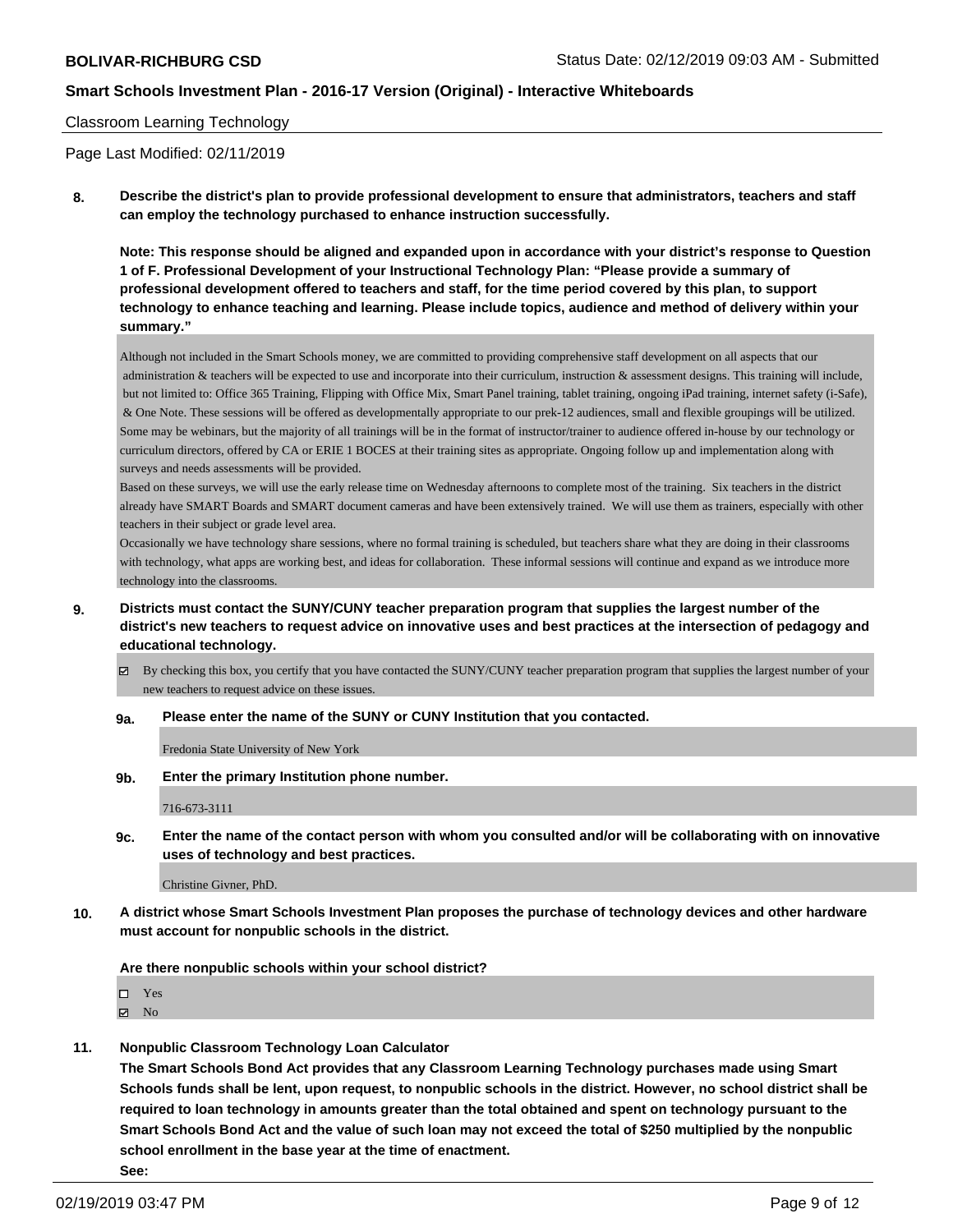Classroom Learning Technology

Page Last Modified: 02/11/2019

**http://www.p12.nysed.gov/mgtserv/smart\_schools/docs/Smart\_Schools\_Bond\_Act\_Guidance\_04.27.15\_Final.pdf.**

|                                       | 1. Classroom   | l 2. Public   | l 3. Nonpublic | 4. Sum of                                                                                         | 15. Total Per | l 6. Total     |
|---------------------------------------|----------------|---------------|----------------|---------------------------------------------------------------------------------------------------|---------------|----------------|
|                                       | Technology     | l Enrollment  | Enrollment     | Public and                                                                                        | Pupil Sub-    | Nonpublic Loan |
|                                       | Sub-allocation | $(2014 - 15)$ | (2014-15)      | l Nonpublic                                                                                       | allocation    | Amount         |
| Calculated Nonpublic Loan<br>  Amount |                |               |                | Enrollment<br>(No Response) (No Response) (No Response) (No Response) (No Response) (No Response) |               |                |

**12. To ensure the sustainability of technology purchases made with Smart Schools funds, districts must demonstrate a long-term plan to maintain and replace technology purchases supported by Smart Schools Bond Act funds. This sustainability plan shall demonstrate a district's capacity to support recurring costs of use that are ineligible for Smart Schools Bond Act funding such as device maintenance, technical support, Internet and wireless fees, maintenance of hotspots, staff professional development, building maintenance and the replacement of incidental items. Further, such a sustainability plan shall include a long-term plan for the replacement of purchased devices and equipment at the end of their useful life with other funding sources.**

By checking this box, you certify that the district has a sustainability plan as described above.

**13. Districts must ensure that devices purchased with Smart Schools Bond funds will be distributed, prepared for use, maintained and supported appropriately. Districts must maintain detailed device inventories in accordance with generally accepted accounting principles.**

By checking this box, you certify that the district has a distribution and inventory management plan and system in place.

**14. If you are submitting an allocation for Classroom Learning Technology complete this table. Note that the calculated Total at the bottom of the table must equal the Total allocation for this category that you entered in the SSIP Overview overall budget.**

|                         | Sub-Allocation |
|-------------------------|----------------|
| Interactive Whiteboards | 315,933        |
| Computer Servers        | l O            |
| Desktop Computers       | 40,870         |
| Laptop Computers        | l 0            |
| <b>Tablet Computers</b> | $\overline{0}$ |
| <b>Other Costs</b>      | 189,040        |
| Totals:                 | 545,843        |

**15. Please detail the type, quantity, per unit cost and total cost of the eligible items under each sub-category. This is especially important for any expenditures listed under the "Other" category. All expenditures must be capital-bond eligible to be reimbursed through the SSBA. If you have any questions, please contact us directly through smartschools@nysed.gov.**

**Please specify in the "Item to be Purchased" field which specific expenditures and items are planned to meet the district's nonpublic loan requirement, if applicable.**

**NOTE: Wireless Access Points that will be loaned/purchased for nonpublic schools should ONLY be included in this category, not under School Connectivity, where public school districts would list them.**

**Add rows under each sub-category for additional items, as needed.**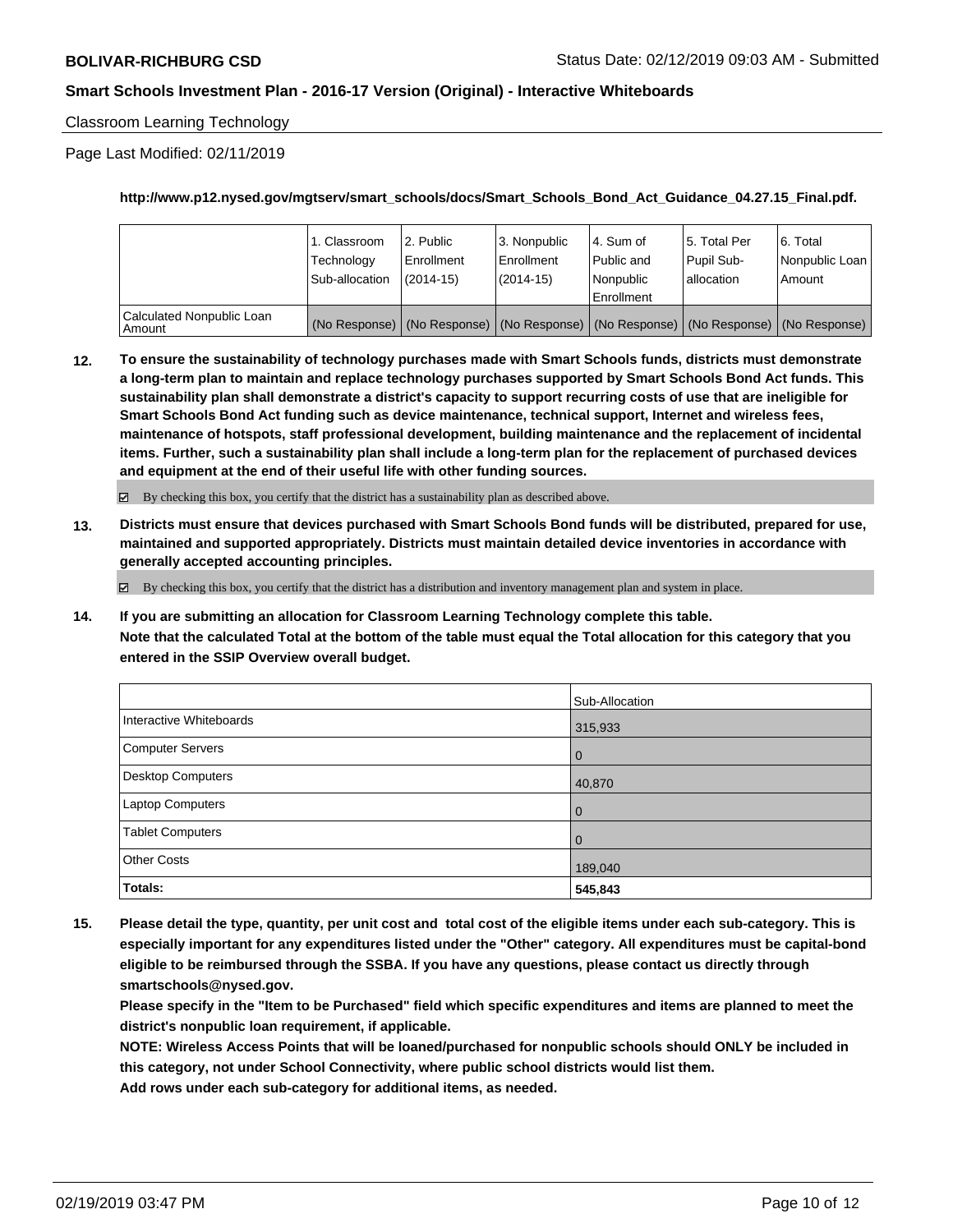# Classroom Learning Technology

Page Last Modified: 02/11/2019

 $\mathbf{r}$ 

| Select the allowable expenditure<br>type.<br>Repeat to add another item under<br>each type. | Item to be Purchased                                                                                                                                               | Quantity       | Cost per Item | Total Cost |
|---------------------------------------------------------------------------------------------|--------------------------------------------------------------------------------------------------------------------------------------------------------------------|----------------|---------------|------------|
| Interactive Whiteboards                                                                     | SMART Board 6065 with IQ and<br><b>SMART Learning Suite (audio to be</b><br>added) (Part#: SPNL-6265-V2)                                                           | 17             | 3,999         | 67,983     |
| Interactive Whiteboards                                                                     | SMART Board 6065 with IQ and<br>SMART Learning Suite (no audio to be<br>added) (Part#: SPNL-6265-V2)                                                               | 2              | 3,999         | 7,998      |
| Interactive Whiteboards                                                                     | SMART Board 6075 with IQ and<br>SMART Learning Suite (audio to be<br>added) (SPNL-6275)                                                                            | 42             | 4,999         | 209,958    |
| Interactive Whiteboards                                                                     | SMART Board 6075 with IQ and<br>SMART Learning Suite (no audio to be<br>added) (Part#: SPNL-6275)                                                                  | $\overline{4}$ | 4,999         | 19,996     |
| Interactive Whiteboards                                                                     | SMART Board 6075 with IQ and<br>SMART Learning Suite (audio to be<br>added) (SPNL-6275) for Pre-K                                                                  | 2              | 4,999         | 9,998      |
| <b>Desktop Computers</b>                                                                    | Dell Optiplex 3050 SFF (or<br>comparable), 8GB RAM, 500 GB hard<br>drive                                                                                           | 67             | 610           | 40,870     |
| <b>Other Costs</b>                                                                          | Audio System: Sentinel XD System Pal<br>- 4 Ceiling Speakers (KIT) (Part#:<br>1000-1003)                                                                           | 61             | 1,600         | 97,600     |
| <b>Other Costs</b>                                                                          | Rail system and mount for Interactive<br>Flat panel (Part#:RS-IFP)                                                                                                 | 67             | 380           | 25,460     |
| <b>Other Costs</b>                                                                          | Computer Wire: 15ft select high speed<br>HDMI cable with Ethernet M/M-In-Wall<br>CL2-Rated (Part#: HDMI015)                                                        | 67             | 20            | 1,340      |
| <b>Other Costs</b>                                                                          | Speaker Wire: 100FT roll 18AWG/2C<br>Shelded Plenum (Part#: CMP-18/2-<br>100)                                                                                      | 61             | 30            | 1,830      |
| <b>Other Costs</b>                                                                          | <b>ACM Installation Hardware</b><br>Supplement (Part#: ACM-HW)                                                                                                     | 1              | 165           | 165        |
| <b>Other Costs</b>                                                                          | <b>SMART Document Camera (Brand:</b><br><b>SMART Part#: SMART Document</b><br>Camera-550)                                                                          | 67             | 700           | 46,900     |
| <b>Other Costs</b>                                                                          | Lecture/Presentation Carts for<br>computers and document cameras<br>(Brand: ACP Direct: Item#: WB-<br>811053 Jumbo Presentation Cart &<br>Dual Adjustable Shelves) | 67             | 200           | 13,400     |
| <b>Other Costs</b>                                                                          | Surge Protected 7-outlet Electrical<br>Assembly 25' heavy-duty cord (To be                                                                                         | 67             | 35            | 2,345      |